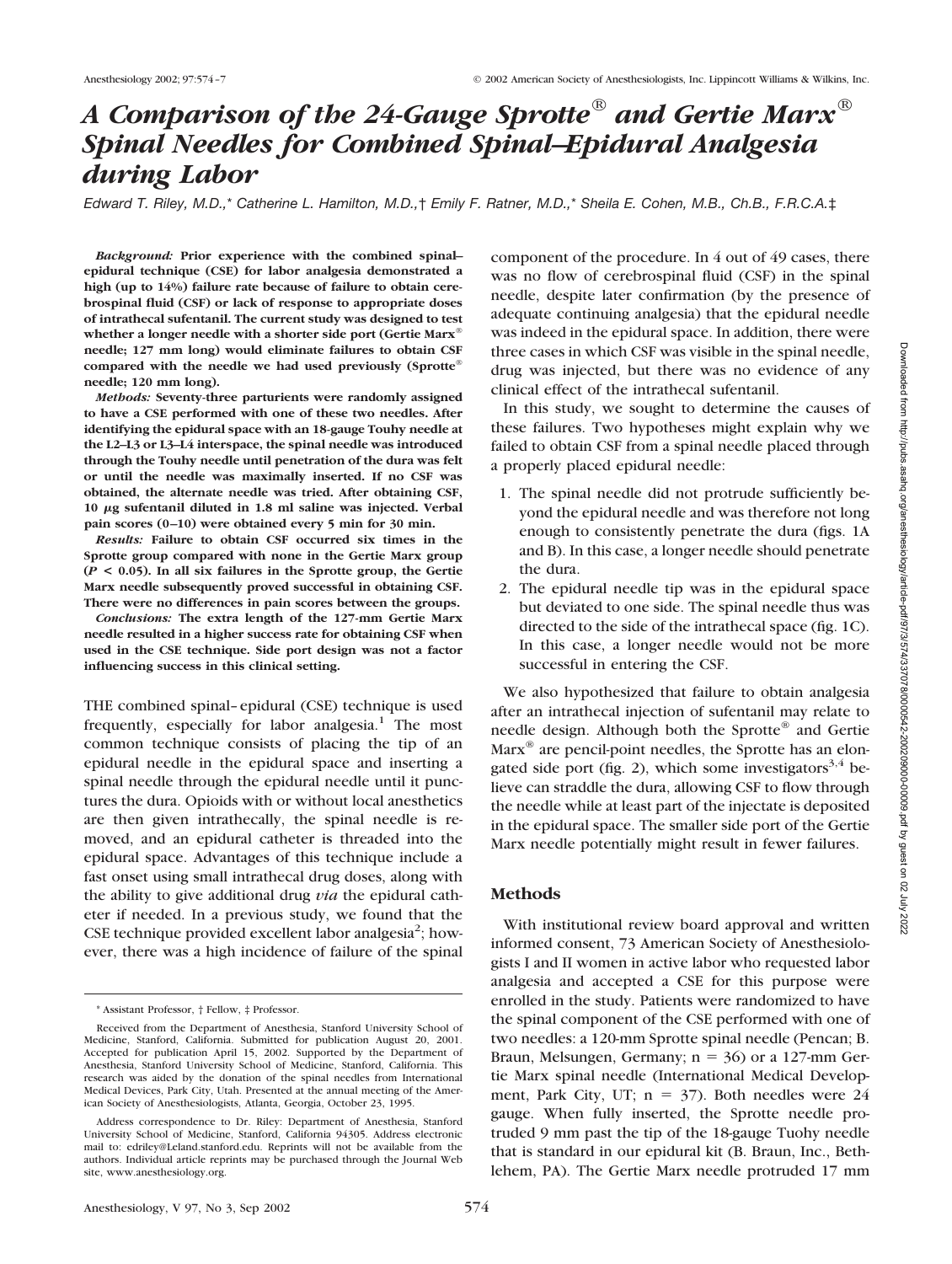

**Fig. 1. Three possible reasons why the spinal needle may not penetrate the dura and not result in CSF return are illustrated in this cross-sectional diagrammatic view. (***A***) The spinal needle tents the dura but does not penetrate it. (***B***) The spinal needle does not reach the dura. (***C***) The spinal needle passes to the side of the dural sac.**

beyond the tip of the Touhy needle. All blocks were performed at the L2–L3 or L3–L4 interspace with the patient in the sitting position. A loss of resistance tech-



**Fig. 2. Diagrams of the tips of the Gertie Marx and Sprotte spinal needles. Note that the Sprotte side port is longer and further back from the tip of the needle compared to the Gertie Marx needle.**

**Table 1. Success and Failure Rates for Analgesia and Return of Cerebro-Spinal Fluid in the Spinal Needle Using the Combined Spinal–Epidural Technique for Labor Analgesia**

|                                                                                    | Sprotte                                  | Gertie Marx                          | Significance          |
|------------------------------------------------------------------------------------|------------------------------------------|--------------------------------------|-----------------------|
| n<br><b>CSF</b><br>No CSF<br>Analgesic failures after<br>administration of<br>drug | 36<br>30 (83%)<br>6 (17%)<br>$3(10\%)^*$ | 37<br>37 (100%)<br>O<br>4 $(10\%)^*$ | P < 0.05<br><b>NS</b> |

\* Because the Gertie Marx needle was used when the Sprotte needle failed,  $N = 30$  for the Sprotte group, and  $N = 42$  for the Gertie Marx group.  $CSF =$  cerebrospinal fluid;  $NS =$  not significantly different.

nique with air or a small amount of saline was used to locate the Touhy needle in the epidural space. A spinal needle was then passed through the Touhy needle until a "pop" indicating puncture of the dura was felt. The person performing the procedure then observed whether there was flow of CSF in the needle. If no CSF was seen at this point, the spinal needle was inserted maximally. If there was still no flow of CSF, that needle was withdrawn from the Touhy needle, and the alternate needle was inserted. After CSF flow was obtained,  $10 \mu$ g sufentanil was injected, and an epidural catheter was inserted for later use. Verbal pain scores on a scale of  $0-10$  ( $0 =$  no pain and  $10 =$  the worst imaginable pain) were obtained every 5 min for 30 min. If the patient requested additional analgesia within 30 min of the intrathecal injection, it was considered a failure of the spinal portion of the technique. Patients were questioned (in person if still in the hospital, or by telephone if discharged) at least 24 h after the procedure regarding the existence of a postdural headache. Statistical analyses included *t* tests for the demographic data, one-way and two-way analysis of variance for the pain scores, and the chi-square test for analysis of anesthetic failures and headache rates. Power analysis showed that if there was a 10% difference in the failure to obtain CSF between the needles, we would need to enroll 69 subjects in both groups to have a power of 0.8 at a significance level of 0.05.

## **Results**

The two groups were similar with regard to cervical dilation, parity, height, weight, and initial pain score. CSF was obtained in all cases in which the Gertie Marx needle was the initial needle used. In contrast, no CSF was obtained in six (17%) patients in whom the Sprotte needle was used first (table 1). When the Gertie Marx needle was subsequently used in these six cases, CSF was obtained in every case. Seven patients requested additional analgesia within 30 min of the intrathecal injection (table 1), but this 10% failure rate was similar in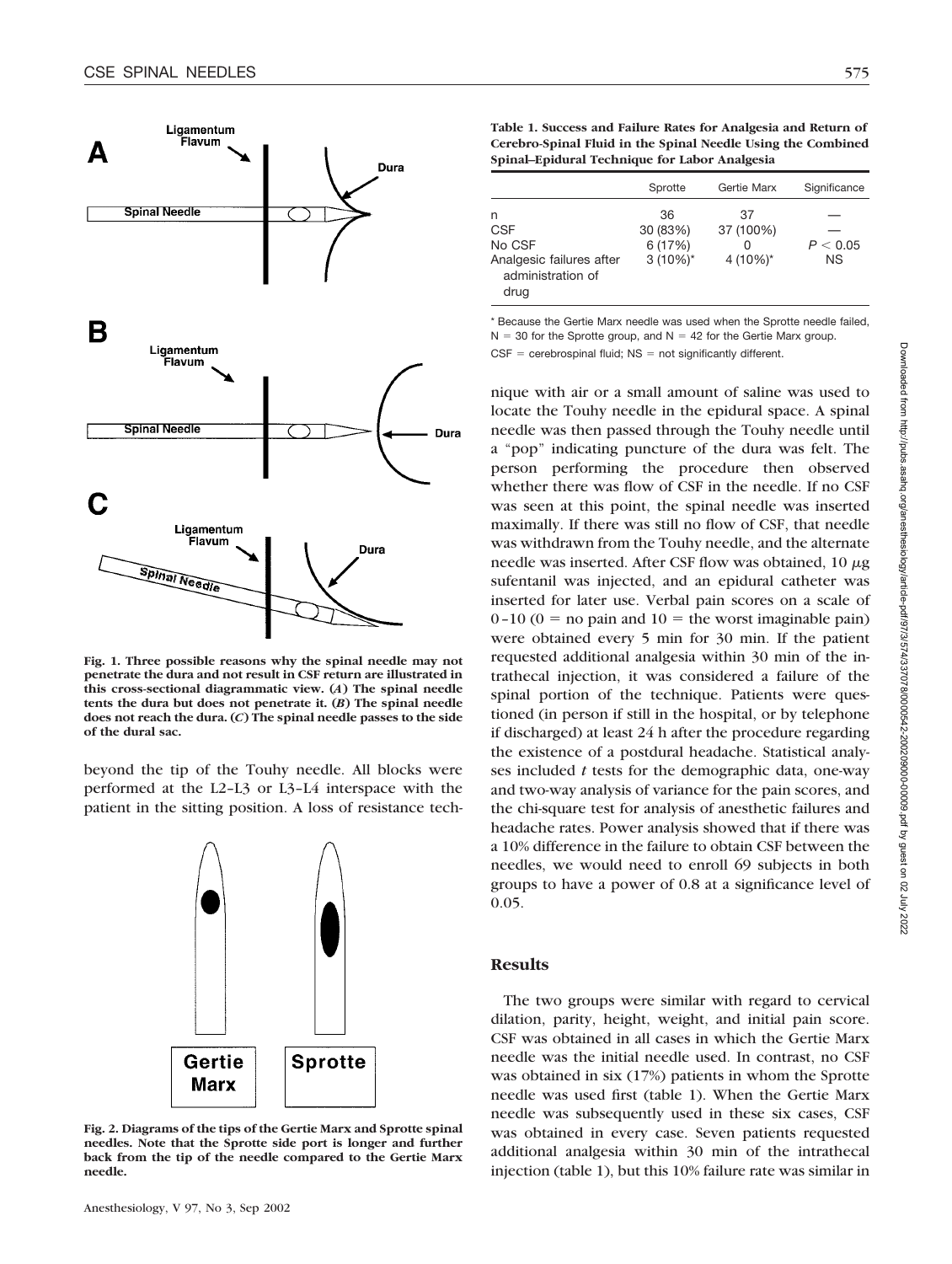| Table 2. Number of Patients with a Postdural Puncture |
|-------------------------------------------------------|
| Headache and Number of Patients Requiring an Epidural |
| <b>Blood Patch</b>                                    |

|                                                          | Sprotte | Gertie Marx | <b>Both</b>    |
|----------------------------------------------------------|---------|-------------|----------------|
|                                                          | Needle  | Needle      | <b>Needles</b> |
|                                                          | Only    | Only        | Used           |
| n<br>Postdural puncture headache<br>Epidural blood patch | 30      | 37<br>6     | 6<br>$5*$<br>2 |

There were a total of 12 headaches. Both needles used: the patient was initially randomized to the Sprotte group. No cerebrospinal fluid (CSF) was obtained from that needle and then a Gertie Marx needle was subsequently used. At no time was the Gertie Marx needle used first without obtaining CSF. \* *P* - 0.05 *versus* both the Sprotte and Gertie Marx needles used alone.

both groups. There was also no difference in the pain scores between the groups.

Although the number of patients developing post– dural puncture headaches (PDPHs) and requiring blood patches was greater with the Gertie Marx than the Sprotte needle, this difference did not reach statistical significance  $(P = 0.20$ ; table 2). However, PDPH and the need for an epidural blood patch were significantly greater when CSF was not obtained with the Sprotte needle and a Gertie Marx needle was subsequently used (*i.e.*, both needles used on the same patient). Five out of these six patients in whom both needles were used developed a PDPH  $(P < 0.05$ ; table 2). We halted enrollment short of our original goals because of the unexpectedly large number of headaches.

## **Discussion**

Our results suggest that failure to obtain CSF from a spinal needle using a CSE technique is probably due to inadequate length of the spinal needle. In this study, the failure rate for obtaining CSF with the Sprotte needle was similar to that experienced in a previous study in which we used the same needle. $^{2}$  In the current study, we found the longer Gertie Marx needle always was successful in obtaining CSF, even when the shorter Sprotte needle had been tried and had failed, and all epidural catheters functioned appropriately. This indicates that the epidural needles were indeed correctly placed and that it was unlikely that the spinal needle was striking the dura obliquely during the failed attempts (fig. 1C). More likely, the shorter Sprotte needle either did not reach the dura (fig. 1B) or was pushing against the dura (*i.e.*, "tenting" it; fig. 1A) but needed greater length to penetrate it. The 127-mm Gertie Marx needle had the necessary length and was able to more consistently puncture the dura. An alternative hypothesis is that the Gertie Marx needle has a sharper point and therefore more easily penetrates the dura. We did not test the alternative hypothesis in this study.

The results of this study lead us to conclude that it is

necessary to have a spinal needle that protrudes more than 9 mm beyond the epidural needle tip. This agrees with findings by Hoffmann *et al.*<sup>5</sup> who found that, after using a loss-of-resistance technique to identify the epidural space with a Touhy needle, the average distance needed to insert a coaxially placed spinal needle beyond the tip of the Touhy needle in order to puncture the dura was 7.1 mm. The longest distance required was 13.3 mm.

In a previous study, we found that intrathecal sufentanil occasionally failed to provide adequate analgesia, even when there was good return of CSF in the spinal needle. We suspected this might be due to spinal needle side port design, with some drug being deposited outside the spinal space because of the elongated Sprotte aperture. Our finding in the current study suggests that side port design is relatively unimportant because similar numbers of analgesic failures occurred in both groups. It should be noted that since completion of this study, the company manufacturing the Sprotte needle has made the side port shorter in response to other studies that suggested the longer side port was problematic. $3,4$ 

If needle side port design is unimportant, why did we have a 10% analgesic failure rate despite obtaining CSF in the spinal needle? The most logical explanation is that spinal opioids alone may not be completely effective for relieving labor pain, particularly in advanced labor and during the second stage. First, there is an analgesic ceiling for intrathecal sufentanil.<sup>6</sup> Second, intrathecal opioids appear to block C-fiber pain better than  $A-\delta$ -fiber pain.7 During the end of the first stage and the second stage of labor, pain is more of a somatic origin with a greater A- $\delta$  component. Women with inadequate relief from intrathecal sufentanil alone may need greater blockade of A- $\delta$ -mediated pain. The addition of bupivacaine to intrathecal sufentanil is very successful at treating the pain in advanced labor and has become a common practice.8,9

The PDPH rate in the Sprotte group was similar to that reported in other studies,  $3,10$  whereas the rate with the Gertie Marx (16%) appeared high. There was no statistical difference in PDPH rates between the groups, although PDPH was not the primary outcome studied, and the study had inadequate power to permit conclusions about this complication. If in fact there were more PDPHs in the Gertie Marx group, this would be of clinical importance. It is difficult to envision why the Gertie Marx needle would cause more headaches than the Sprotte needle. We doubt that needle design differences would account for differences in headache rates, and both are pencil-point needles. It is conceivable that the longer needle might occasionally also puncture the anterior aspect of the dura and cause a greater CSF leak, thereby increasing the risk of PDPH. Since completing this study, we have changed our practice and now use a 124-mm 26-gauge Gertie Marx needle for CSE, and our PDPH rate is clinically insignificant. Because our anec